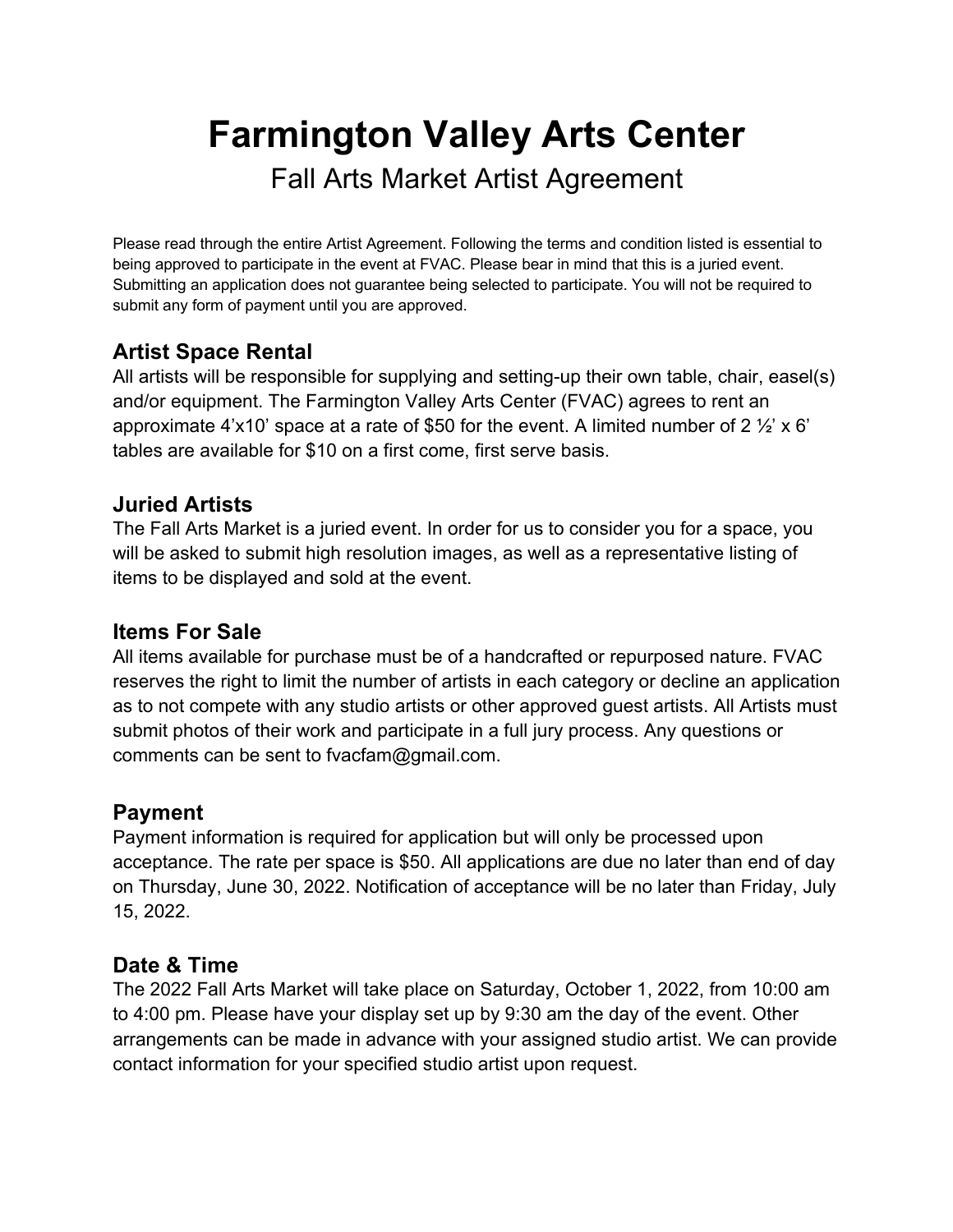## **Delivery/Removal of Merchandise**

Artists are responsible for delivery, handling and removal of their work. Artists may set up their table between 8:30 and 9:30 am the day of the event. We ask that you remain open for business until the event ends at 4:00 pm. The Farmington Valley Arts Center is not responsible for any merchandise after the close of the event. All equipment, merchandise, as well as trash must be removed from the building before 5:30 pm.

## **Artist Space Assignments**

The Fall Arts Market will take place in participating artists' studios, the two classrooms and Drezner Gallery. The members of the Event Committee will take participating artists' mediums into consideration when making space assignments.

#### **Cancellation**

A cancellation fee of no less than \$20 applies to all cancellations made between September 1st and September 15th. Cancellations that occur after September 15th will receive no refund.

#### **Indemnification**

The Farmington Valley Arts Center and their respective officers, artists and staff shall not be liable for any property damage or personal injury to artists, their employees or customers which may occur on or about any part of the subject premises, regardless of how such injury or damage may have occurred.

#### **Marketing**

If possible, please email high resolution images (300dpi) in jpeg format for advertising use. You agree that your merchandise, space and employees can be photographed for the duration of the event and the Farmington Valley Arts Center may use said images in publicity related to the event. The artist agrees to allow the Farmington Valley Arts Center to promote the event on their website, via blast email, and on any form of social media.

## **Parking**

Parking at FVAC is limited to a large parking lot near Fisher Gallery and a smaller back parking lot. There is ample parking in and around the Avon Village Center complex. Artists may park in either lot to unload their merchandise. After unloading, we ask that artists park in non-FVAC parking areas around Avon Village Center. We want to be sure there is ample parking for those coming to the event. FVAC would like to remind all artists that these are public roads and all traffic laws apply.